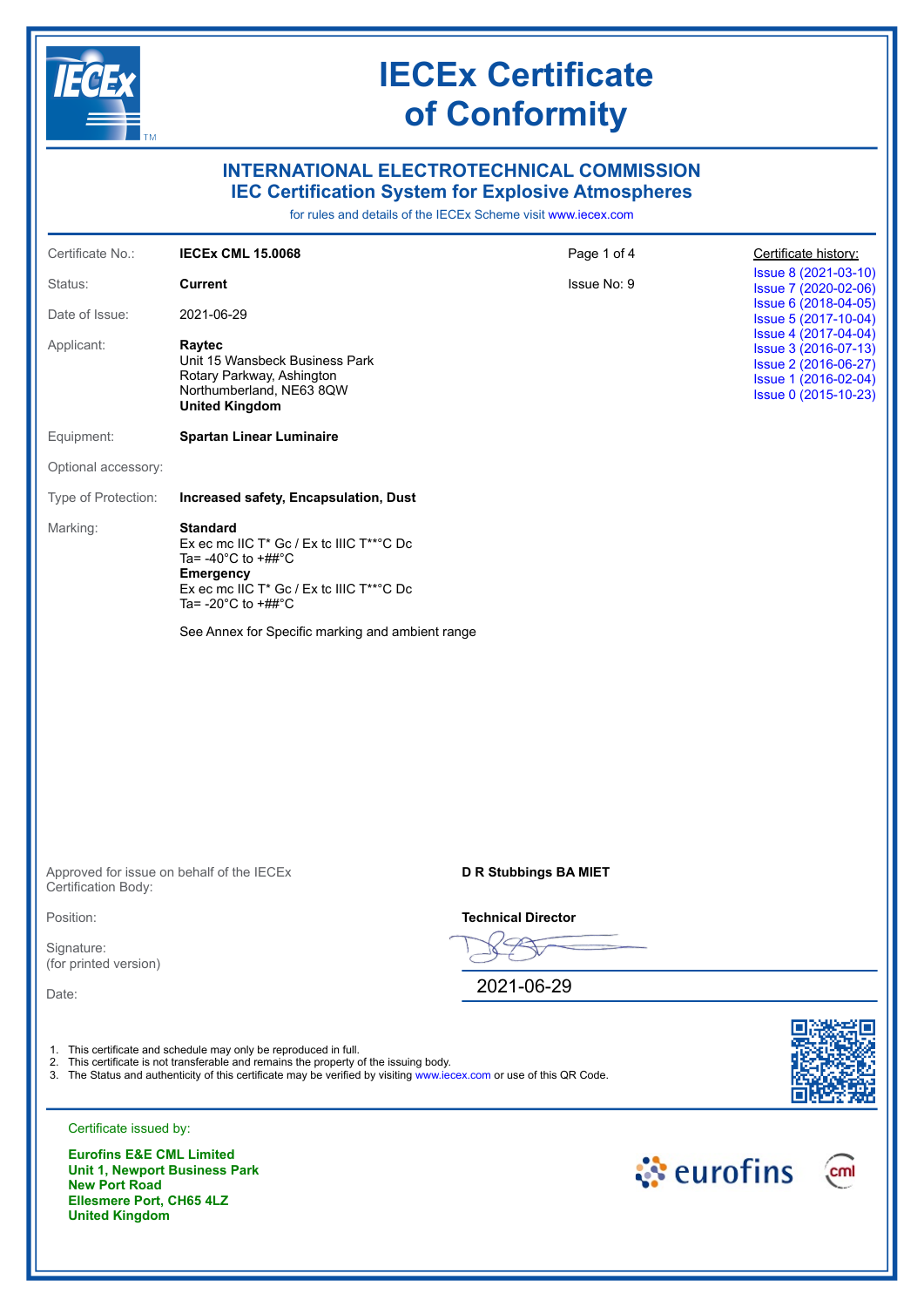

## **IECEx Certificate of Conformity**

| Certificate No.:                          | <b>IECEX CML 15,0068</b>                                                                                                              | Page 2 of 4 |
|-------------------------------------------|---------------------------------------------------------------------------------------------------------------------------------------|-------------|
| Date of issue:                            | 2021-06-29                                                                                                                            | Issue No: 9 |
| Manufacturer:                             | Raytec<br>Unit 15 Wansbeck Business Park<br>Rotary Parkway<br>Ashington<br>Northumberland<br><b>NE63 8QW</b><br><b>United Kingdom</b> |             |
| Additional<br>manufacturing<br>locations: |                                                                                                                                       |             |

This certificate is issued as verification that a sample(s), representative of production, was assessed and tested and found to comply with the IEC Standard list below and that the manufacturer's quality system, relating to the Ex products covered by this certificate, was assessed and found to comply with the IECEx Quality system requirements.This certificate is granted subject to the conditions as set out in IECEx Scheme Rules, IECEx 02 and Operational Documents as amended

#### **STANDARDS** :

The equipment and any acceptable variations to it specified in the schedule of this certificate and the identified documents, was found to comply with the following standards

| IEC 60079-0:2017<br>Edition: 7.0 | Explosive atmospheres - Part 0: Equipment - General requirements                     |
|----------------------------------|--------------------------------------------------------------------------------------|
| IEC 60079-18:2017<br>Edition:4.1 | Explosive atmospheres - Part 18: Protection by encapsulation "m"                     |
| IEC 60079-31:2013<br>Edition:2   | Explosive atmospheres - Part 31: Equipment dust ignition protection by enclosure "t" |
| IEC 60079-7:2017<br>Edition: 5.1 | Explosive atmospheres - Part 7: Equipment protection by increased safety "e"         |
|                                  |                                                                                      |

This Certificate **does not** indicate compliance with safety and performance requirements other than those expressly included in the Standards listed above.

#### **TEST & ASSESSMENT REPORTS:**

A sample(s) of the equipment listed has successfully met the examination and test requirements as recorded in:

#### Test Reports:

[GB/CML/ExTR15.0073/00](https://www.iecex-certs.com/deliverables/REPORT/20852/view) [GB/CML/ExTR16.0013/00](https://www.iecex-certs.com/deliverables/REPORT/20968/view) [GB/CML/ExTR16.0083/00](https://www.iecex-certs.com/deliverables/REPORT/20906/view) [GB/CML/ExTR16.0095/00](https://www.iecex-certs.com/deliverables/REPORT/20943/view) [GB/CML/ExTR17.0048/00](https://www.iecex-certs.com/deliverables/REPORT/21933/view) [GB/CML/ExTR18.0066/00](https://www.iecex-certs.com/deliverables/REPORT/22017/view)

[GB/CML/ExTR21.0047/00](https://www.iecex-certs.com/deliverables/REPORT/71562/view)

Quality Assessment Report:

[GB/SIR/QAR13.0018/08](https://www.iecex-certs.com/deliverables/REPORT/69183/view)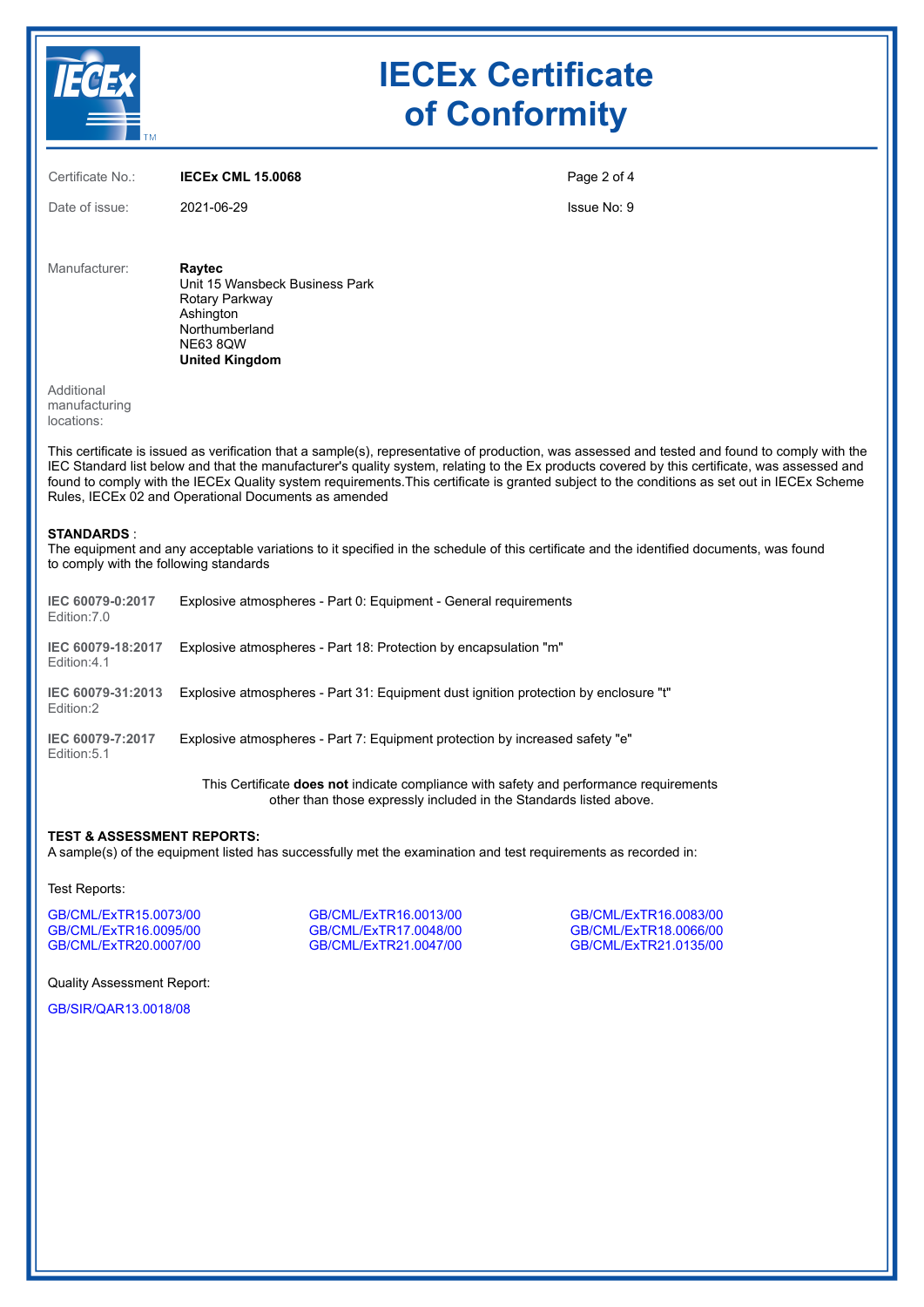

## **IECEx Certificate of Conformity**

Certificate No.: **IECEx CML 15.0068**

Date of issue: 2021-06-29

Page 3 of 4

Issue No: 9

#### **EQUIPMENT:**

Equipment and systems covered by this Certificate are as follows:

The Spartan LED Linear Luminaires are a range of LED luminaires. There are four luminaires sizes available varying in length; WL84, WL84-1200, WL168 and WL168-1500. LV (Low Voltage) or HV (High Voltage) variants are available. The HV luminaires may also be supplied with a battery pack and inverter to enable operation in 'emergency' mode.

#### **See Annex for full description**

**SPECIFIC CONDITIONS OF USE: NO**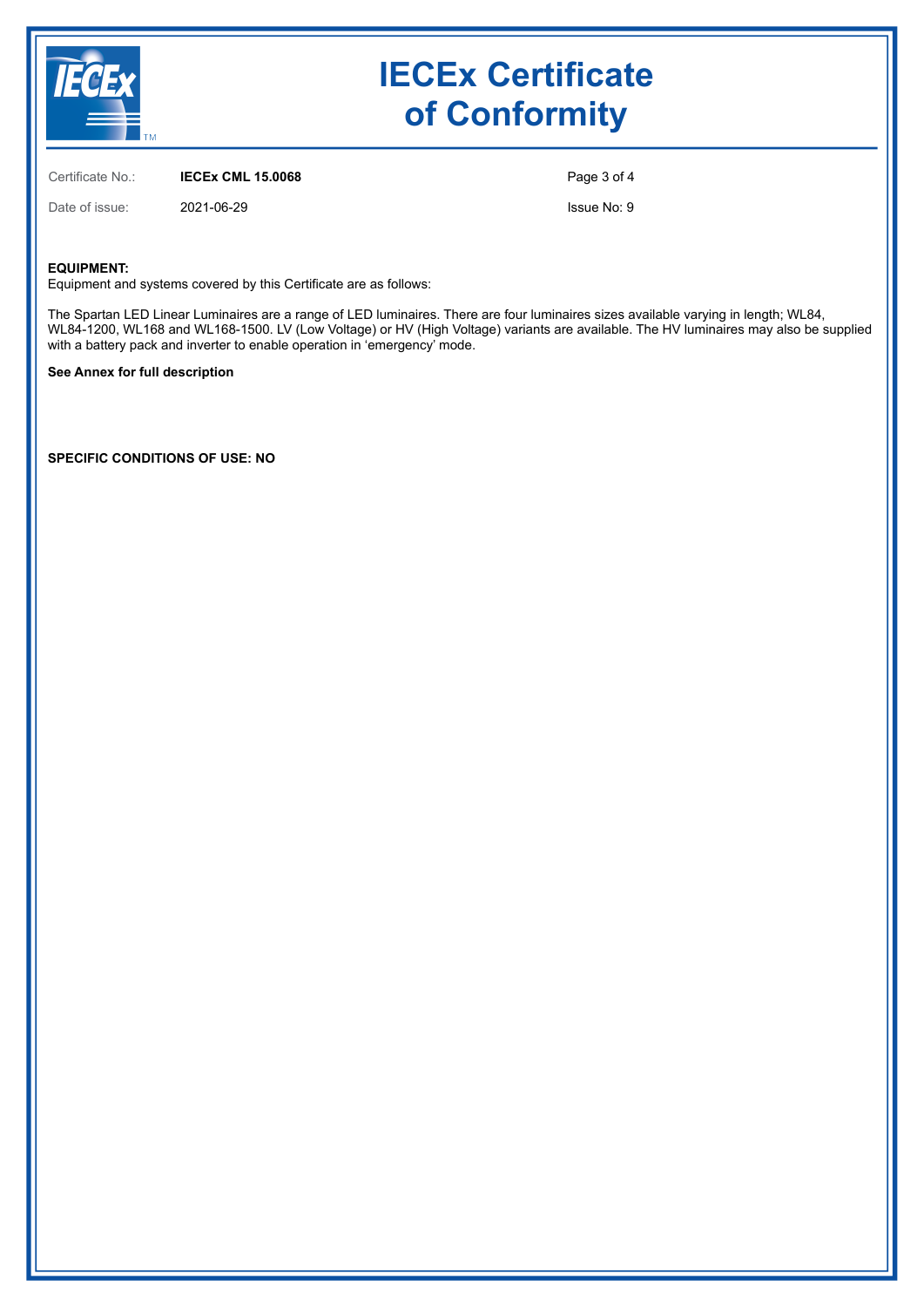

# **IECEx Certificate of Conformity**

Certificate No.: **IECEx CML 15.0068**

Page 4 of 4

Issue No: 9

**DETAILS OF CERTIFICATE CHANGES (for issues 1 and above)** See Annex

**Annex:**

[IECEx CML 15.0068 Iss 9 Annex\\_1.pdf](https://www.iecex-certs.com/deliverables/CERT/55173/view)

Date of issue: 2021-06-29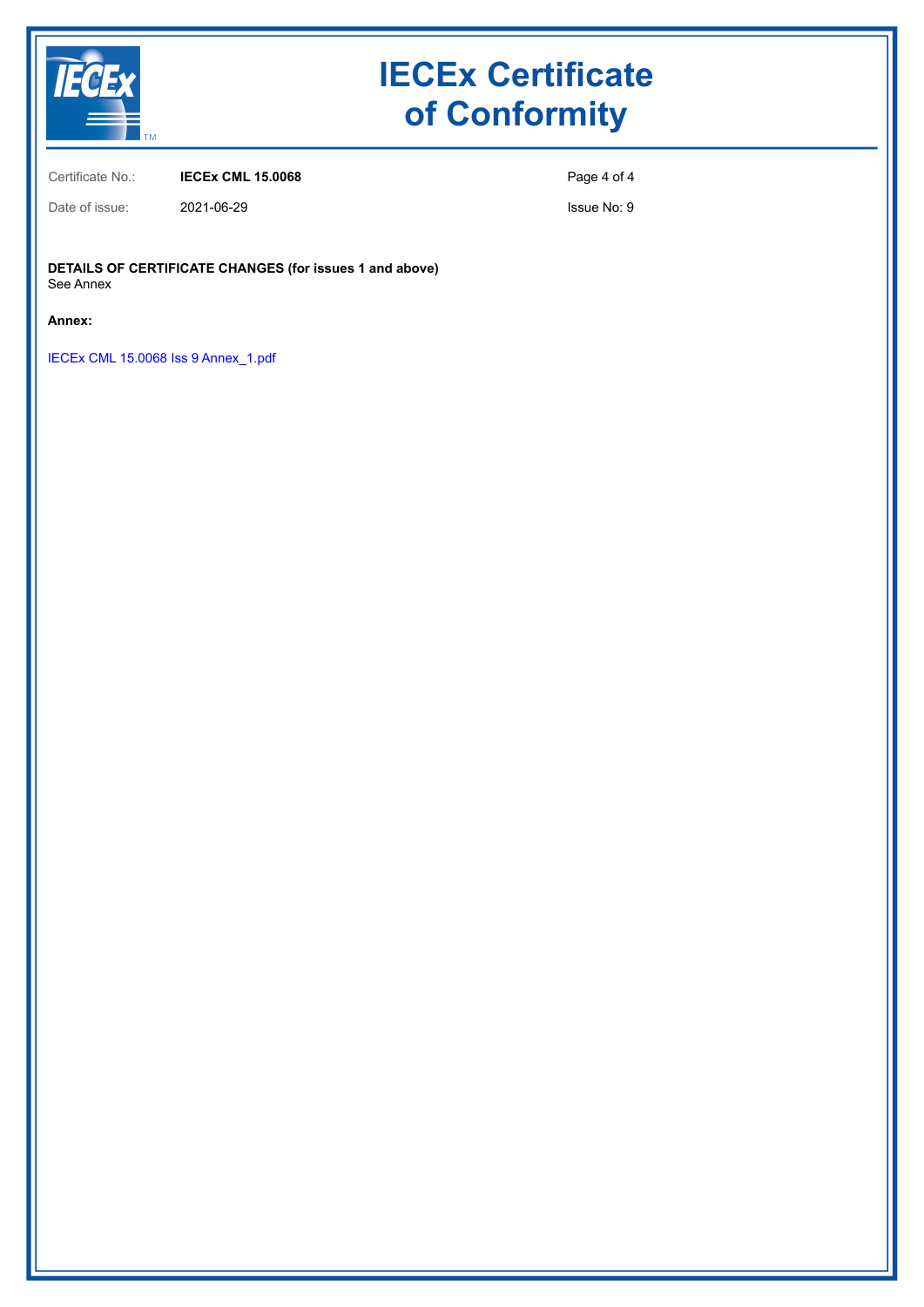| Annexe to:        | IECEX CML 15.0068 Issue 9     |
|-------------------|-------------------------------|
| <b>Applicant:</b> | Spartan LED Linear Luminaires |
| <b>Apparatus:</b> | Raytec Ltd                    |



### **Description**

The Spartan LED Linear Luminaires are a range of LED luminaires. There are four luminaires sizes available varying in length WL84, WL84-1200, WL168 and WL168-1500. LV (Low Voltage) or HV (High Voltage) variants are available with the following ratings. The HV luminaires may also be supplied with a battery pack and inverter to enable operation in 'emergency' mode.

| <b>Power Supply Variant</b>     | <b>Ratings</b>                |
|---------------------------------|-------------------------------|
| <b>HV Standard</b>              | 110-280 VAC and 154 - 355 VDC |
| <b>HV Emergency</b>             | 110-280 VAC                   |
| LV Standard                     | 18-48 VAC                     |
| <b>HV</b> Dual                  | 110-280 VAC and 154 - 355 VDC |
| LV DC                           | 18-48 VAC and 18-68 VDC       |
| <b>HV Intelligent Emergency</b> | 110-280 VAC                   |

The Spartan LED linear Luminaire enclosure is made from extruded aluminium with a transparent polycarbonate lens. The aluminium enclosure has cast aluminium end sections fitted with cast aluminium covers.

The equipment utilises silicone sponge gaskets to seal the external lens and end covers to the main enclosure and maintain the IP66 rating. Samples of the luminaire have also been independently tested against the requirements of IEC 60529 Ed 2.1 and have passed IPX6 and IPX7.

The end sections house separately certified terminals and a maximum of two separately certified cable entries per end. The end covers house either the encapsulated power supply or the optional emergency mode battery. The covers are fixed to the end sections using two M6 bolts per cover. Alternatively, an option of fitting a blanking cover at one end to provide two cables entries at one end can be used on WL84 and WL84-1200 standard variants only.

The main section of the luminaire is fitted with a PCB populated with up to 80 LED's. The WL84 and WL84-1200 variants are fitted with one light engine and one external lens The WL168 and WL168- 1500 variants are fitted with two light engines and two external lenses.

The LED's are available in white, coloured or infra-red. The enclosure has fixing holes to the rear, the size, pitch and quantity can be customised to suit customer needs. All enclosures offer internal and external earthing facilities.

An optional replaceable antistatic lens film is available across the range.

Unit 1, Newport Business Park New Port Road Ellesmere Port **CH65 4LZ** 

 $T +44(0) 151 559 1160$ E info@cmlex.com



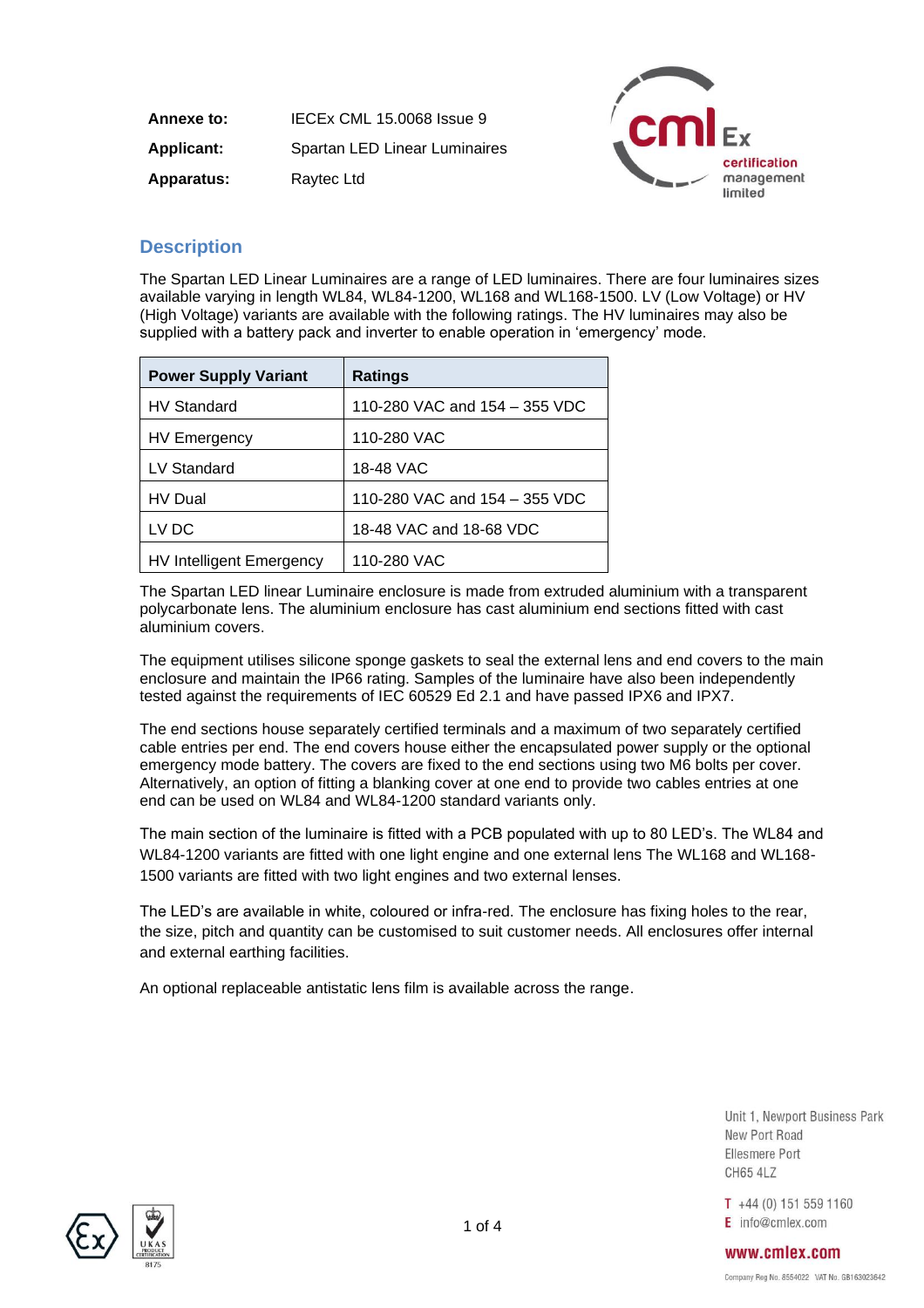

### **Marking**

The equipment should be marked with the following:

| <b>Standard</b>                                          |                                        | <b>Emergency</b>                       |                                        |
|----------------------------------------------------------|----------------------------------------|----------------------------------------|----------------------------------------|
| $\langle \xi x \rangle_{\text{l}13\,\text{G}\,\text{D}}$ | /    3 G D                             | ( <i>ک</i> لا) <sub>اا ۱۱</sub> ۱      | $II$ 3 G D                             |
| Ex ec mc IIC T5 Gc                                       | Ex ec mc IIC T6 Gc                     | Ex ec mc IIC T5 Gc                     | Ex ec mc IIC T6 Gc                     |
| Ex ec mc IIC T4 Gc                                       | Ex to IIIC T65°C Dc                    | Ex ec mc IIC T4 Gc                     | Ex to IIIC T65°C Dc                    |
| Ex to IIIC T80°C Dc                                      | Ta= $-40^{\circ}$ C to $+45^{\circ}$ C | Ex to IIIC T75°C Dc                    | Ta= $-20^{\circ}$ C to $+40^{\circ}$ C |
| Ta= $-40^{\circ}$ C to $+60^{\circ}$ C                   |                                        | Ta= $-20^{\circ}$ C to $+50^{\circ}$ C |                                        |

### **Conditions of Manufacture**

The following conditions are required of the manufacturing process for compliance with the certification.

- 1. Where the product incorporates certified parts or safety critical components the manufacturer shall ensure that any changes to those parts or components do not affect the compliance of the certified product that is the subject of this certificate.
- 2. A dielectric strength test shall be carried out on all units manufactured in accordance with EN 60079-7:2015+A1:2018 clause 7.1 and EN 60079-18:2015+A1:2017, clause 9.2, depending on the power supply type and input rating at the voltages and durations shown in the following table

| <b>Power Supply</b><br>Type/ Rating | 110 to 280 Vac           |                      | 154 to 355 Vdc        |
|-------------------------------------|--------------------------|----------------------|-----------------------|
| HV                                  | 1560V AC for<br>1 Minute | 1810 V for<br>100 mS | 2111 Vdc for 1 minute |
| <b>Power Supply</b><br>Type/ Rating | 18 to 48 Vdc             |                      | 28 to 68 Vdc          |
|                                     | 500 Vac for 1 Minute     |                      | 700 V for 1 Minute    |

No breakdown shall occur. Tests shall be carried out between each circuit and earth.

3. A visual inspection shall be carried out on the encapsulated parts to check for damage, in accordance with EN 60079-18:2015+A1:2017, clause 9.1.

### **Specific Conditions of Use**

None.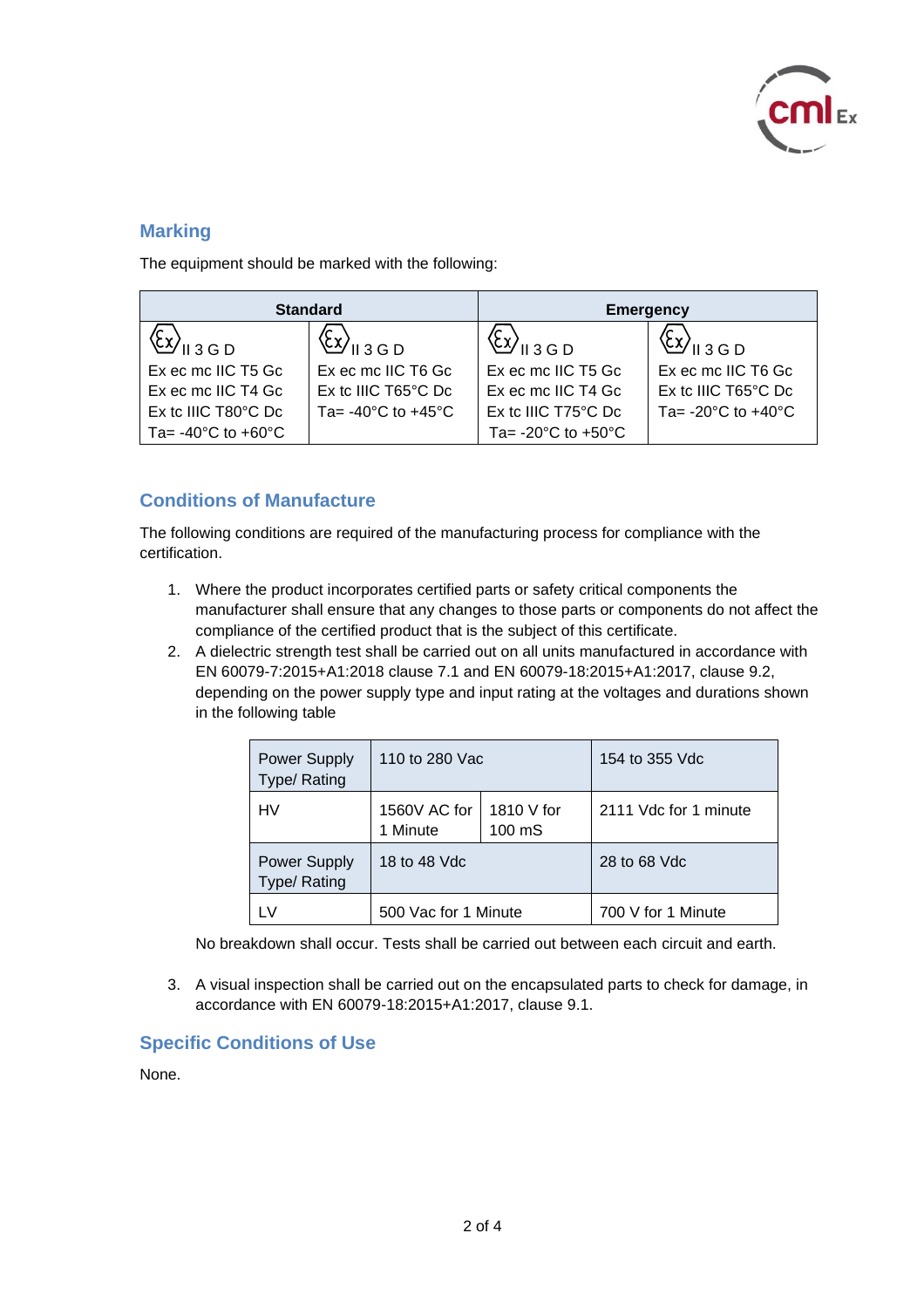

## **Details of certificate changes**

| <b>Issue 1</b> | This Issue introduced the following changes:                                                                                                     |
|----------------|--------------------------------------------------------------------------------------------------------------------------------------------------|
| 1              | Allow transparent antistatic film to be fitted the lens across the range.                                                                        |
| 2              | Add a variant WL168-1500 standard & emergency.                                                                                                   |
| 3              | Add a variant W84-1200 standard & emergency.                                                                                                     |
| <b>Issue 2</b> | This Issue introduced the following changes:                                                                                                     |
| 1              | To allow WL168 and WL168-1500 mains powered (HV) standard variants to be<br>fitted with an alternative dual channel power supply                 |
| <b>Issue 3</b> | This Issue introduced the following changes:                                                                                                     |
| 1              | To increase the voltage range for the low voltage options. The product description<br>was updated to reflect the changes made by this variation. |
| <b>Issue 4</b> | This Issue introduced the following changes:                                                                                                     |
| 1              | To assess the product against IEC 60079-28:2015                                                                                                  |
| 2              | To include Ex op is marking in line with IEC 60079-28:2015                                                                                       |
| 3              | To update IEC 60079-18:2009 to IEC 60079-18:2014                                                                                                 |
| 4              | To update the conditions of manufacture to reflect updated standards and clause<br>numbers.                                                      |
| <b>Issue 5</b> | This Issue introduced the following changes:                                                                                                     |
| 1              | Replace discrete logic components with microprocessor system.                                                                                    |
| 2              | Addition of 3 indication LEDS.                                                                                                                   |
| <b>Issue 5</b> | This Issue introduced the following changes:                                                                                                     |
| 1              | To include a change of address                                                                                                                   |
| 2              | To include a minor change to the component values on the Dual PSU circuit                                                                        |
| 3              | To include a DC option (HV Standard and Dual PSU)                                                                                                |
| 4              | Minor change to marking T4/T5                                                                                                                    |
| <b>Issue 6</b> | This Issue introduced the following changes:                                                                                                     |
| 1              | To implement minor changes to the PSU electronic circuit                                                                                         |
| 2              | To remove IEC 60079 28:2015 from scope                                                                                                           |

## **Issue 7 This Issue introduced the following changes:**